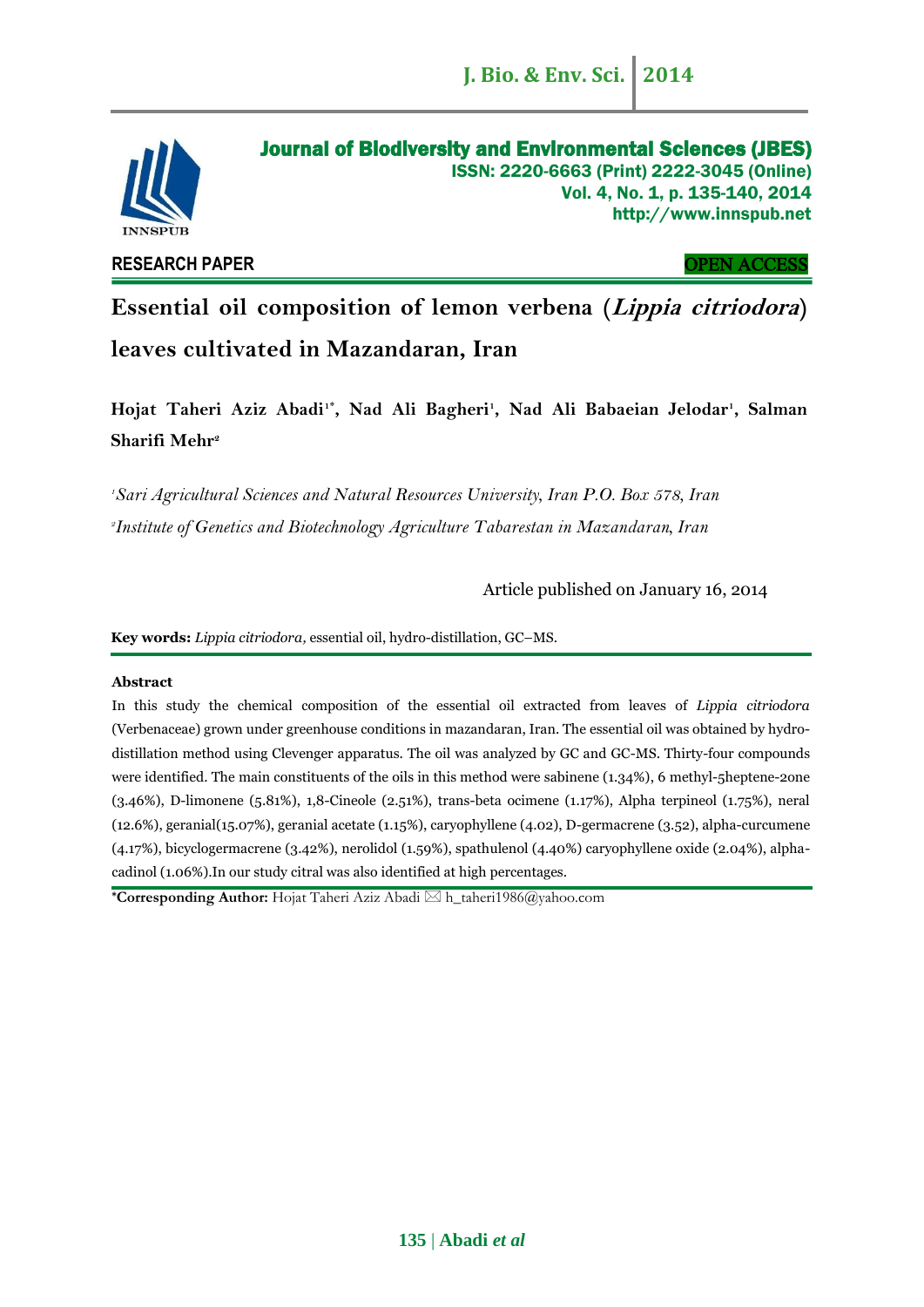# **J. Bio. & Env. Sci. 2014**

## **Introduction**

Plant oils and extracts have been used for a wide variety of purposes for many thousands of years (Jones, 1996). Since ancient times, herbs and their essential oils have been known for their varying degrees of antimicrobial activity. More recently, medicinal plant extracts were developed and proposed for use in food as natural antimicrobials. The genus Lippia shows a rich genetic diversity, enabling it to synthesize a variety of essential oil constituents in plants grown in different parts of the world (Catalan *et al*., 2002; Santos-Gomes *et al.,* 2005) *Lippia citriodora* (ORT.) HBK (Verbenaceae) is an herbal species mainly used as a spice and medicinal plant. It grows spontaneously in South America and is cultivated in North Africa and Southern Europe. It has many synonymies: *Lippia citriodora*, *Lippia triphylla* and *Aloysia citriodora*. It is cultivated mainly due to the lemon-like aroma emitted from its leaves that are utilized for the preparation of herbal tea, which is reputed to have antispasmodic, antipyretic, sedative and digestive properties. Lemon verbena has a long history of folk uses in treating asthma, spasms, cold, fever, flatulence, colic, diarrhea, indigestion, insomnia and anxiety (Carnat *et al.,* 1999; Santos-Gomes *et al*., 2005).

# *Literature Review*

There are few studies published about the chemical composition and pharmacological aspects and there is no defined standard quality profile of the *L. citriodora* essential oils. The chemical composition of the essential oil from the leaves of *L. citriodora* has been previously reported. The major components of the essential oils of plants cultivated in France neral, geranial, geraniol, limonene, citronellal, nerol, 1, 8 – cineol reported (Tutin,1981) and the major compounds in Morocco 1, 8 - cineole, granial, neral and 5-heptene-2-one-6-methyl ( Blakhdar *et al*, 1993) have been reported. Using an appropriate method for the isolation of the essential oil can be useful for diagnostics and introduction components. Distillation (water and /or steam) is a

conventional method for the extraction of essential oils from plant materials, in which the plant materials are mixed (or not) with water followed by heating or by the introduction of water system. The resulting vapors are cooled by condenser and collected in a separator and essential oil separator and essential oil separates from water. Using gas chromatography mass spectrometry (GC/MS) is also fast, reliable and inexpensive tool for diagnostics and introduction components.

This work aimed to identify the essential oil chemical composition of *L. citriodora* leaves grown under greenhouse conditions in mazandaran, Iran.

## **Material and methods**

#### *Study area*

Plant Material and Isolation Procedure: The leaves of *L. citriodora* from shrubs grown in a greenhouse in Mazandaran province, Iran at full flowering stage in May 2012. The samplewere cleaned in shade condition to prevent hydrolyze of the existing materials and to keep the natural color of the sample fixed. Then they were dried in the temperature of the environment plant were obtained and were powdered and kept at appropriate conditions from the viewpoint of temperature and light until the essential oil taking stage. Afterwards, Hydrodistillation procedures were done according to the European Pharmacopoeia (2008).

#### *Methods*

Essential oil was taken from 30 grams of the powdered sample dissolved in 250 ml of distilled water in hydro- distillation method with the help of Clevenger set for 3 hours. Using volumes of 1.0 ml of n-hexane for retention of the hydro-distillate components. Following the sample oils were dried with anhydrous sodium sulfate and analyzed by gas chromatography-mass spectrometry (GC-MS). The oil yields were calculated on a dry weight basis as 1.2%.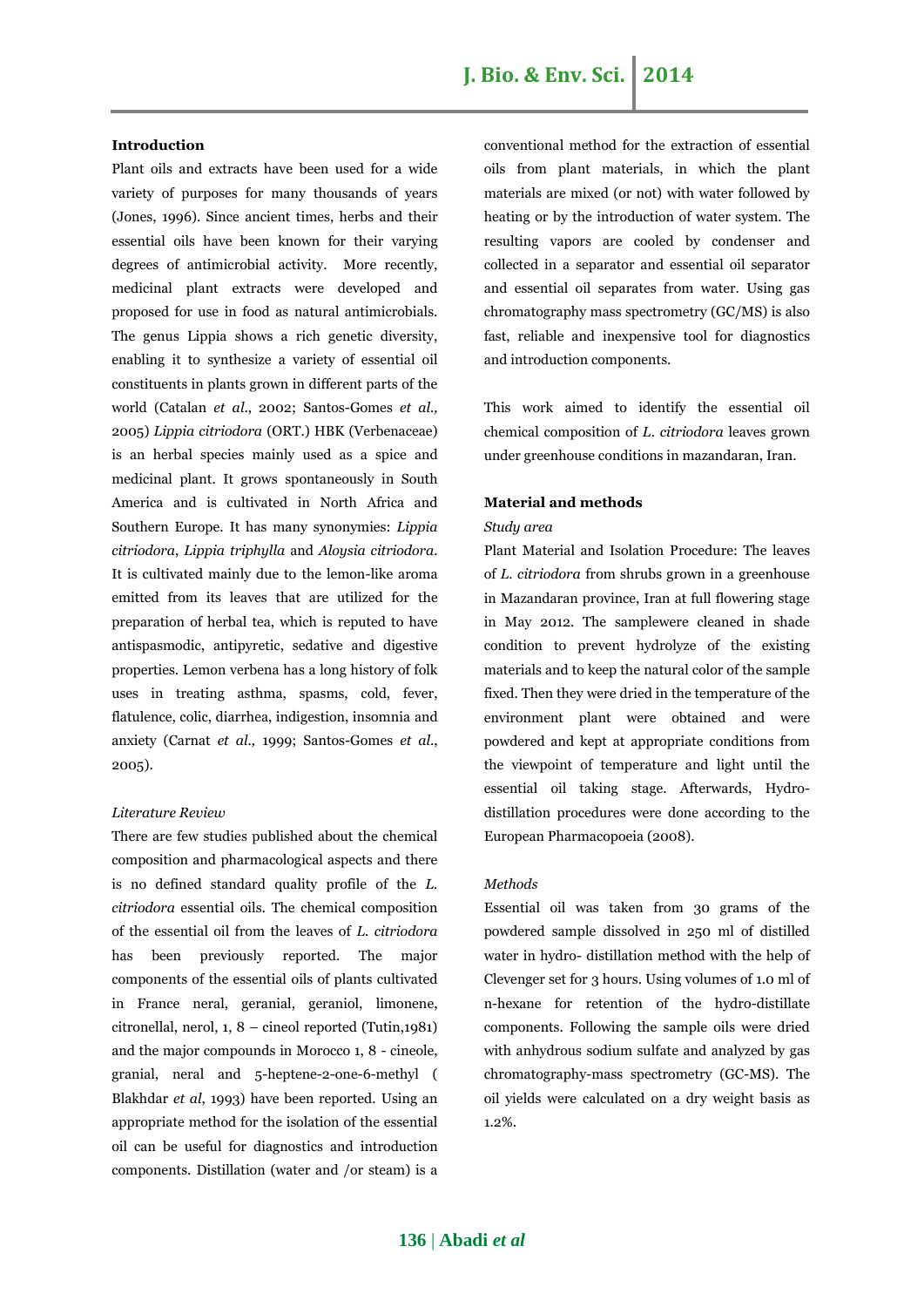The gas chromatography-mass spectroscopy method was done according to Moghtader (2009), by some modification.20 A Hewlett-Packard (HP) 7890 A gas chromatograph which was connected to an HP 5975C inert MSD was used for the identification of compounds from the oil. An HP-5MS fused silica capillary column (Hewlett-Packard, 30 m, 0.25 mm i.d., 0.25 μm film Thickness, cross-linked to 5% phenyl methyl siloxane stationary phase) was used. The entire system was controlled by MS Chem Station software (Hewlett- Packard, version A.01.01). Electron impact mass spectra were recorded at 70 eV. Helium was used as the carrier gas at flow rate of 1 mL/min. The injection volume was 1 μL and all the injections were performed in a split ratio of 1:50. Injector and detector temperatures were 270 and 280 °C, respectively.

Column oven temperature was initially set at 50°C for 5 min, then increased to 270 °C (ramp,  $5 \text{ °C}$ ) min), and held for 10 min.

## **Result**

## *Composition of the essential oil*

The composition of the essential oil of *L. citriodora* obtained by hydro-distillation. Analysis of Essential Oil was done by using Gas Chromatography with Mass Spectrometer. The qualitative and quantitative analysis is done to know the constituents in the oil and the percentage of components present in the oil respectively, by doing so we can know the purity of that particular oil (Williams *et al*., 1993). The chemical composition of the essential oil of *L. citriodora* is summarized in Table 1. Thirty-four compounds were identified.

**Table 1.** The chemical composition of essential oils obtained from *L.citriodora.*

| ${\bf N}^{\rm a}$       | Compounds                            | RT <sup>b</sup> | RI <sup>c</sup> | Area <sup>d</sup> (%) |
|-------------------------|--------------------------------------|-----------------|-----------------|-----------------------|
| $\mathbf 1$             | Alpha pinene                         | 4.209           | 934             | 0.47                  |
| $\overline{\mathbf{2}}$ | sabinene                             | 5.046           | 974             | 1.34                  |
| 3                       | 1-Octen-3-ol                         | 5.172           | 980             | 0.83                  |
| 4                       | 6 Methyl-5Heptene-2One               | 5.375           | 991             | 3.46                  |
| 5                       | Beta-Myrcene                         | 5.452           | 1011            | 0.26                  |
| 6                       | D-Limonene                           | 6.494           | 1029            | 5.81                  |
| 7                       | 1,8-Cineole                          | 6.551           | 1036            | 2.51                  |
| 8                       | Trans-beta-ocimene                   | 7.032           | 1097            | 1.17                  |
| 9                       | Trans-sabinene hydrate               | 7.596           | 1062            | 0.5                   |
| 10                      | 3-Methyl-2-(2-Methyl-2-butenyl)furan | 8.595           | 1093            | 0.26                  |
| 11                      | Linalool                             | 8.695           | 1103            | 0.67                  |
| 12                      | Cis, Cis-photocitral                 | 10.026          | 1116            | 0.23                  |
| 13                      | 3,3-Dimethyl-hepta-4,5-dien-2-one    | 10.422          | 1132            | 0.28                  |
| 14                      | Citronella                           | 10.592          | 1147            | 0.36                  |
| 15                      | Cyclohexane, ethenyl                 | 11.734          | 1165            | 0.68                  |
| 16                      | Alpha terpineol                      | 12.010          | 1196            | 1.75                  |
| 17                      | Nerol                                | 13.508          | 1237            | 0.55                  |
| 18                      | Neral                                | 14.216          | 1240            | 12.60                 |
| 19                      | Geranial                             | 15.489          | 1242            | 15.07                 |
| 20                      | Bicycloelemene                       | 17.784          | 1330            | 0.22                  |
| 21                      | Alpha-cubebene                       | 19.305          | 1364            | 0.46                  |
| 22                      | Geranyl acetate                      | 19.859          | 1386            | 1.15                  |
| 23                      | Caryophyllene                        | 21.062          | 1421            | 4.02                  |
| 24                      | Alpha-caryophyllene                  | 22.334          | 1427            | 0.39                  |
| 25                      | Aromadendrene                        | 22.618          | 1439            | 0.45                  |
| 26                      | D-Germacrene                         | 23.492          | 1485            | 3.52                  |
| 27                      | Alpha-Curcumene                      | 23.723          | 1507            | 4.17                  |
| 28                      | bicyclogermacrene                    | 24.113          | 1509            | 3.42                  |
| 29                      | Delta cadinene                       | 25.170          | 1521            | 0.37                  |
| 30                      | Nerolidol                            | 26.874          | 1564            | 1.59                  |
| 31                      | Spathulenol                          | 27.235          | 1581            | 4.40                  |
| 32                      | Caryophyllene oxide                  | 27.352          | 1585            | 2.04                  |
| 33                      | Iso-spathulenol                      | 29.413          | 1629            | 0.68                  |
| 34                      | Alpha-cadinol                        | 29.525          | 1659            | 1.06                  |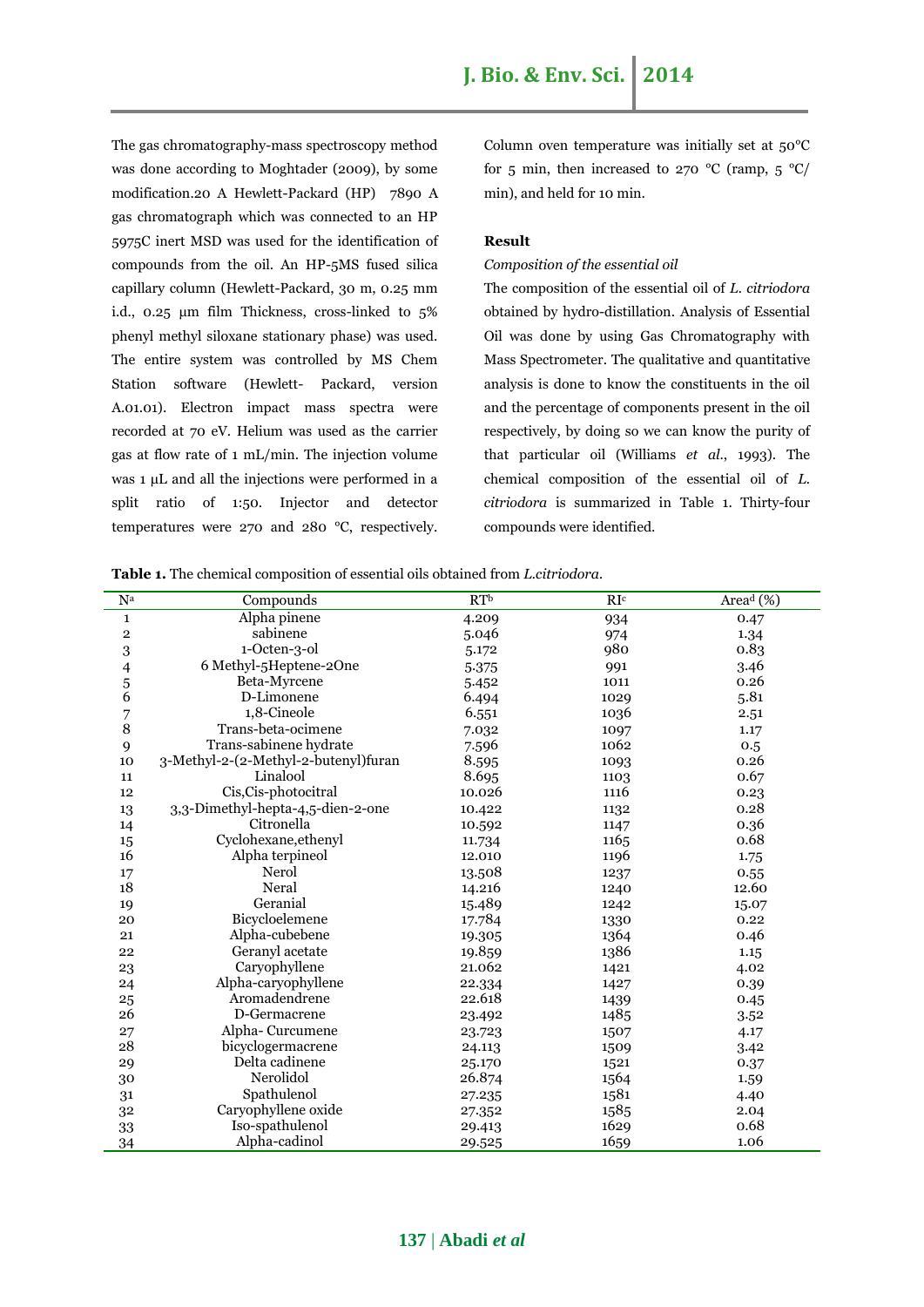a. Numbers in the compounds correspond to peaks in Fig. 1.

- b. Retention time
- c. Retention index
- d. Total percentage

The main constituents of the oils were sabinene (1.34%), 6 methyl-5heptene-2one (3.46%), Dlimonene (5.81%), 1,8-cineole (2.51%), trans-beta ocimene(1.17%), alpha terpineol (1.75%), neral (12.6%), geranial (15.07%), geranial acetate (1.15%), caryophyllene (4.02%), D- germacrene (3.52), alphacurcumene (4.17%), bicyclogermacrene (3.42%), nerolidol (1.59%), spathulenol (4.40%) caryophyllene oxide (2.04%), alpha-cadinol (1.06%). Geranial and neral are isomers citral. The [E](http://en.wikipedia.org/wiki/E-Z_notation)[isomer](http://en.wikipedia.org/wiki/E-Z_notation) is known as geranial or citral A. The [Z](http://en.wikipedia.org/wiki/E-Z_notation)[isomer](http://en.wikipedia.org/wiki/E-Z_notation) is known as neral or citral B.In our study citral (geranial and neral) was also identified at high percentage. In other research conducted in Iran by Khani *et al* (2012) The major compounds were citral (11.3%), limonene (10.6%), 4-phenyl undecan-4-ol (7.7%), α-curcumene (6.5%), α-cedrol (4.5%) and caryophyllene oxide (4.5%). Furthermore, lesser amounts of the other components include carveol (3.7%), linalool (3.5%), α-pinene (3.2%), caryophyllene (2.8%) and geranylacetat (1.8%) were existed in the essential oil.

Roseane O. de Figueiredo *et al* (2004) reported Geranial (29.54%) and neral (27.01%) have highest percentage essential oil composition of lemon verbena leaves cultivated in Brazil. In research conducted by Hanaa *et al* on leaves of lemon verbena, as well as the highest percentage citral was introduced (Hanaa *et al*, 2008). In a review on *A. triphylla* was characterized by the presence of citral A (37.15%), citral B (22.34%), cineole (15.43%), geraniol (10.6%) (Terblanché *et al*., 1996).

## *Gas chromatogram of essential oil*

Fig. 1. shows the essential oil chemical composition of L. citriodora obtained through gas chromatography connected to the mass spectrometer (CG-MS).



**Fig. 1.** Gas chromatogram of essential oil of *L. citriodora* from Iran.

Citral showed the highest percentage which is not in agreement with lower values found for geranial (9.9 %) and neral (6.9 %) from studies by Bellkhdar *et al* (1994). Zygadlo *et al* (1994) detected myrcenone, αthujone and lippifoli-1(6)-en-5-one as the main components, limonene in low percentage and no citral. In *A. triphylla* grown in Morocco. Ozek *et al* (1996) identified 69 compounds in leaves and branches of *A. triphylla* in Turkey, where the most important ones are as follows: limonene (18.6% and 14.8 % respectively), geranial (11.9 % and 19.1 % respectively) and neral (6% and 8.1% respectively). In another research, GC-MS analysis of essential oils revealed that 1, 8-cineole l (23.66%), α-curcumene (14.83%), geranial (13.74%), limonene (13.40%) and caryophyllene oxide (6.60%) were the main components of essential oils of *L. citriodora*, respectively (Meshkatalsadat *et al*., 2010).

### **Conclusion**

According to the sources reviewed lemon verbena essential oil, in different areas, show different combinations of types and amounts. The literature emphasizes that a variety of geographical and ecological factors can lead to qualitative and quantitative differences in the essential oil produced. At the same time, a number of other factors can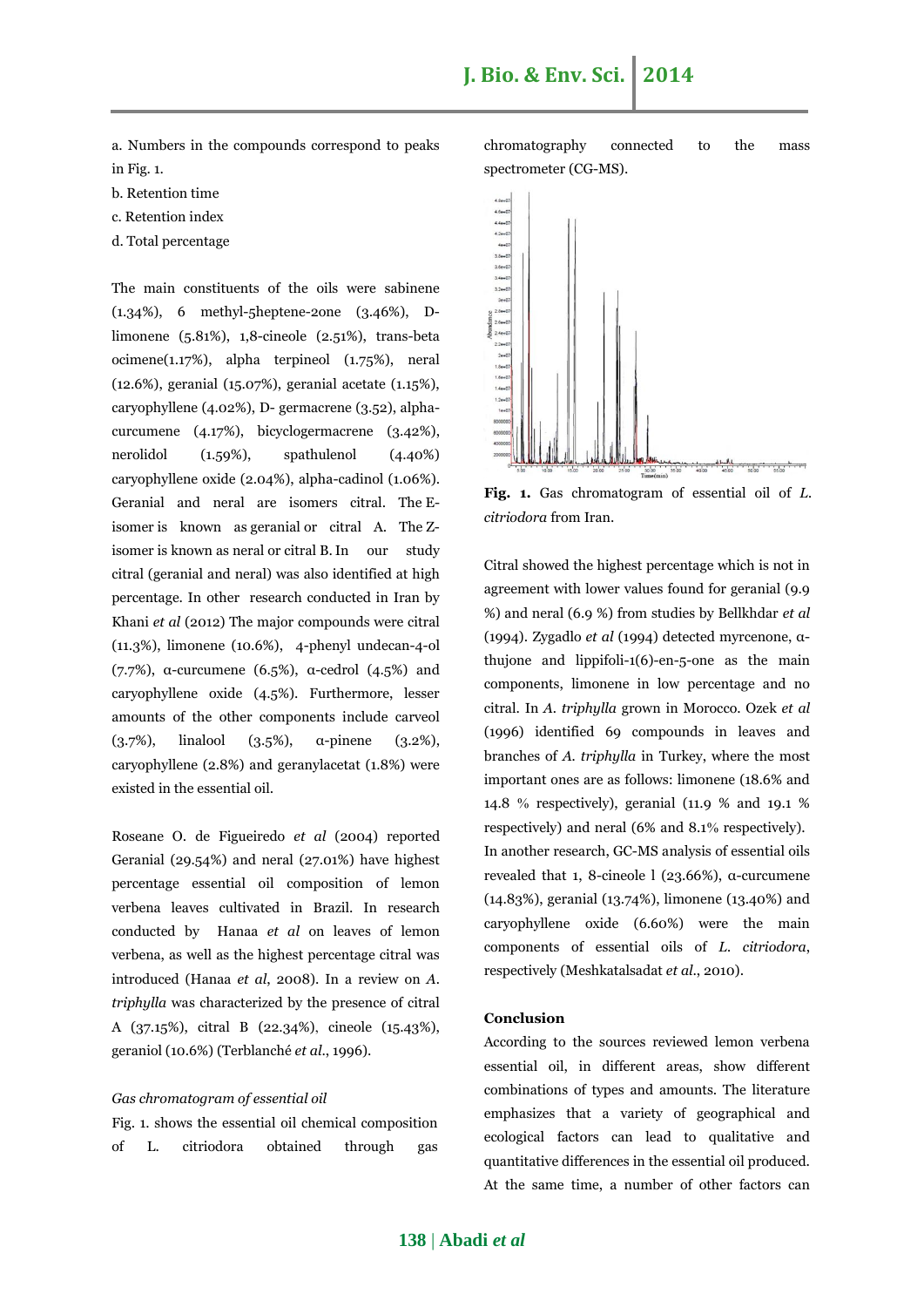influence its composition, such as the developmental stage of the plant, its physiology, the age of leaves and the growing conditions. In addition, chemical composition of the essential oils affected by the isolation procedure and analysis conditions.

Experimental parameters such as extraction time, irradiation power can be optimized for the particular aim of the distillation, either to obtain a high yield of essential oil, or to obtain essential oils of differing composition (Pawlisyzn *et al*., 2007). However, distillation is capable to analyze the chemical composition with a small amount of sample, and sample preparation steps. Geranial has a strong lemon odor. Neral's lemon odor is less intense, but sweeter. Citral is therefore an [aroma compound](http://en.wikipedia.org/wiki/Aroma_compound) used in perfumery for its citrus effect. Citral is also used as a flavor and for fortifying lemon oil citral is used in the synthesis of [vitamin A,](http://en.wikipedia.org/wiki/Vitamin_A) [ionone,](http://en.wikipedia.org/wiki/Ionone) and methylionone, and to mask the smell of smoke. Two studies have shown 1-1.7% of people to be allergic to citral, and allergies are frequently reported. Citral on its own is strongly sensitizing to allergies. Citral has been extensively tested and has no known genotoxicity, and no known carcinogenic effect, but animal tests show dose-dependent effects on the kidneys. Citral also has strong [antimicrobial](http://en.wikipedia.org/wiki/Antimicrobial) qualities (Onawunmi, 1989) and pheromonal effects in insects (Kuwahara *et al*., 1983; Robacker *et al*., 1977). The results of this study could be of interest for further phytochemical and biological investigation of lemon taking into account that citral oil showed marked antimicrobial activity.

# **References**

**Ballakhdar J, Idrissi AL, Canigueral S, Iglesias J, Vila R. 1994.** Composition of lemon verbena (*Aloysia triphylla* (L'Herit) Britton) oil of Moroccan origin. Journal of Essential Oil Research **6(5),** 523-526.

**Catalan CAN, De Lampasona MEP. 2002.** The Chemistry of the genus Lippia (Verbenaceae). In S.E. Kintzios, (ed.) Oregano: The genera origanum and Lippia, Taylor and Francis; London, 127–149.

**Carnat A, Carnat AP, Fraisse D, Lamaison JL. 1999.** Fitoterapia 70, 44

**De Figueiredo R, Stefanini M, Ortiz Maio Marques M. 2004.** Essential oil composition of *Aloysia triphylla* (L'Herit) Britton leaves cultivated in Botucatu, São Paulo, Brazil. Journal Medicinal and Aromatic Plants, 131-134.

**Hanaa FMA, Beltagi HS, Nasr NF.2008.** Assessment of volatile components, free radicalscavenging capacity and anti-microbial activity of Lemon Verbena leaves. Research Journal of Phytochemistry **2(2) ,** 84-92.

**Jones FA. 1996.** Herbs-useful plants, their role in history and today. European Journal of Gastroenterology and Hepatology **8,** 1227-1231.

**Khani A, Basavand F, Rakhshani E. 2012.** Chemical composition and insecticide activity of lemon verbena essential oil. Journal of Crop Protection **6(4),** 313-320.

**Kuwahara Y, Suzuki H, Matsumoto K , Wada Y. 1983.** Pheromone study on acarid mites. XI. Function of mite body as geometrical isomerization and reduction of citral (the alarm pheromone) Carpoglyphus lactis. Appl. Entomol. Zool **18,** 30–39.

**Meshkatalsadat MH, Papzan AH, Abdollahi A. 2010.** Determination of bioactive volatile organic components of *Lippia citriodora* using ultrasonic assisted with headspace solid phase microextraction coupled with GC-MS. Digest Journal of Nanomaterials and Biostructures **6(1),** 319-323.

**Moghtader M. 2009.** Chemical composition of the essential oil of *Teucrium polium* L. from iran.